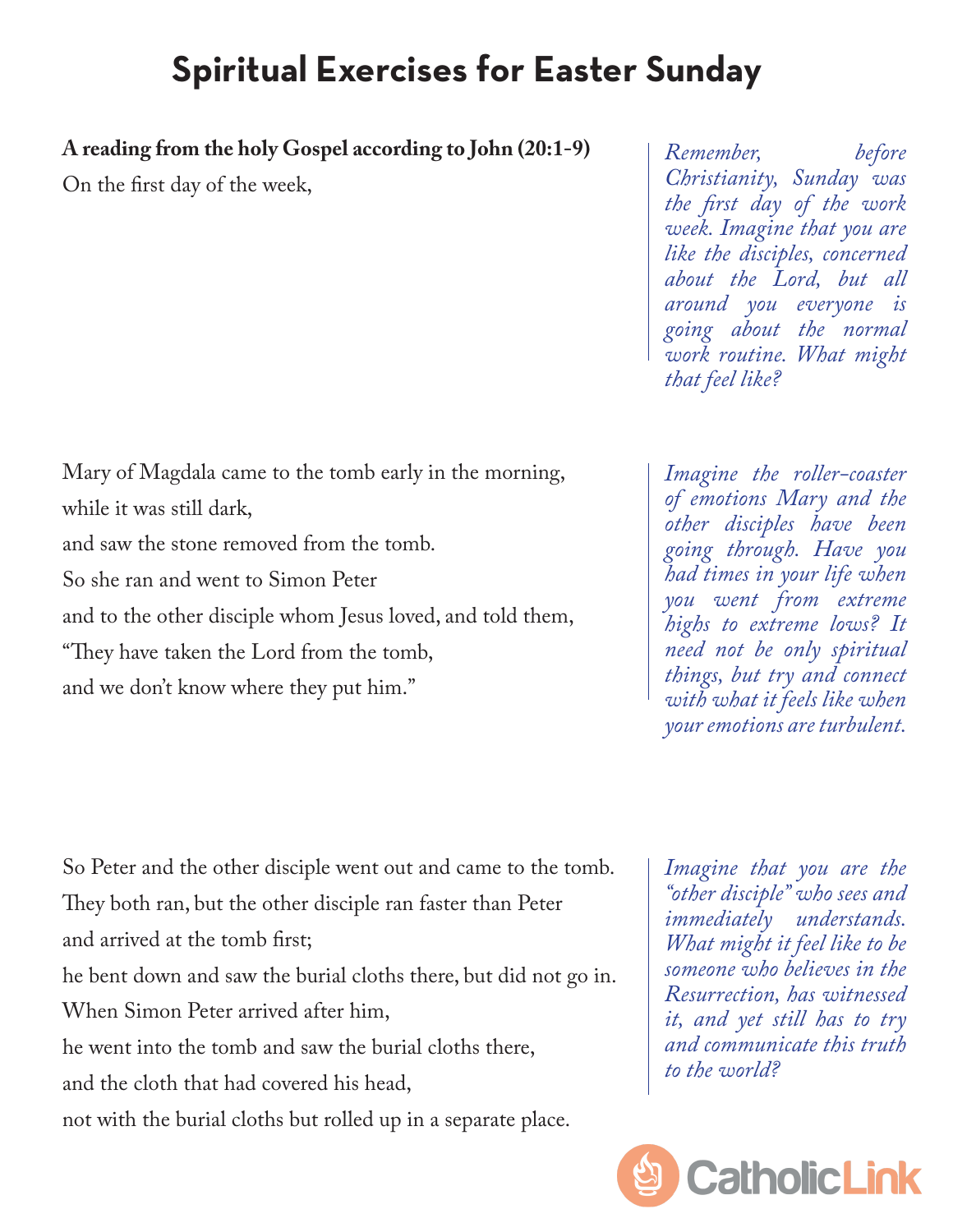Then the other disciple also went in, the one who had arrived at the tomb first, and he saw and believed. For they did not yet understand the Scripture that he had to rise from the dead.

1) Imagine you are the disciples after you have seen the glory of the resurrection. What might it be like to see people around you "sleeping," or not aware that Jesus has conquered sin and death? Might it seem strange that you have encountered this incredible miracle, but yet realizing that others may not be ready to hear it?

2) Imagine this event has taken place today, and that you will return to work Monday with this knowledge. How might the experience of the resurrection change how you approach your job or your family or school?